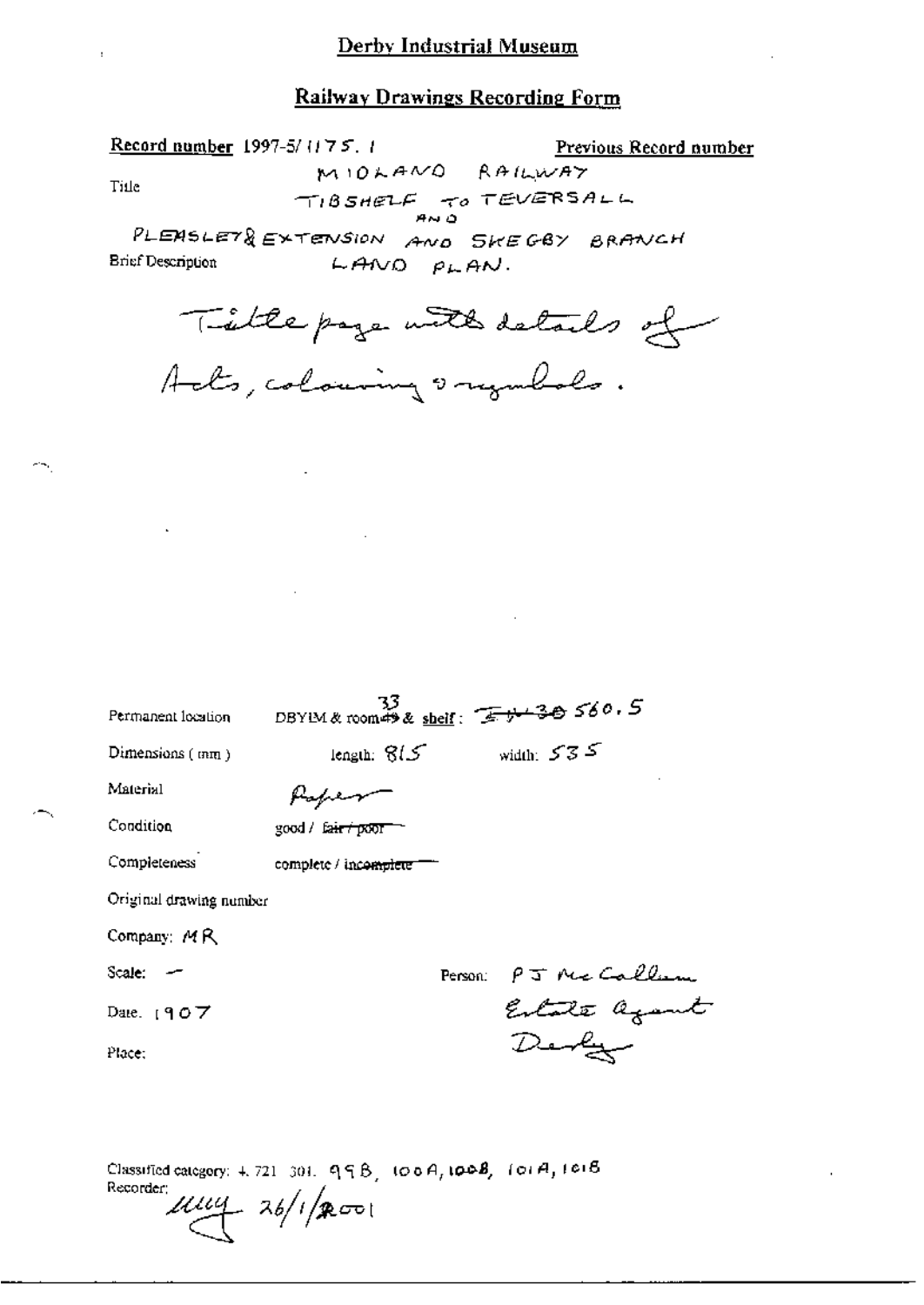### Railway Drawings Recording Form

Record number 1997-5/1175.15

#### Previous Record number

Title

COUNTY OF NOTTINGHAM

SHEGBY BRANCH

**Brief Description** 

| Permanent location                                                                              | DBYIM & room <del>#9</del> & <u>sherf</u> : 560. 5 |              |  |  |
|-------------------------------------------------------------------------------------------------|----------------------------------------------------|--------------|--|--|
| Dimensions (mm)                                                                                 | length: $8/5$                                      | width: $535$ |  |  |
| Material                                                                                        | Poper                                              |              |  |  |
| Condition                                                                                       | good / fair / poor                                 |              |  |  |
| Completeness                                                                                    | complete / incomplete-                             |              |  |  |
| Original drawing number $\mathcal{L}_{\mathcal{L}_{\mathcal{A}}}$ $\mathcal{L}_{\mathcal{A}}$ ( |                                                    |              |  |  |
| Company: $M R$                                                                                  |                                                    |              |  |  |
| Scale: $\int_0^h = 2c_1c_2$ and s                                                               |                                                    | Person:      |  |  |
| Date: $1907$                                                                                    |                                                    |              |  |  |
| Place:                                                                                          |                                                    |              |  |  |

 $\frac{1}{4}m - 1m$ Shegly Branch

Classified category: 4, 721, 301,  $\sqrt{CD}$   $\triangle$ Recorder:  $111$   $26/12001$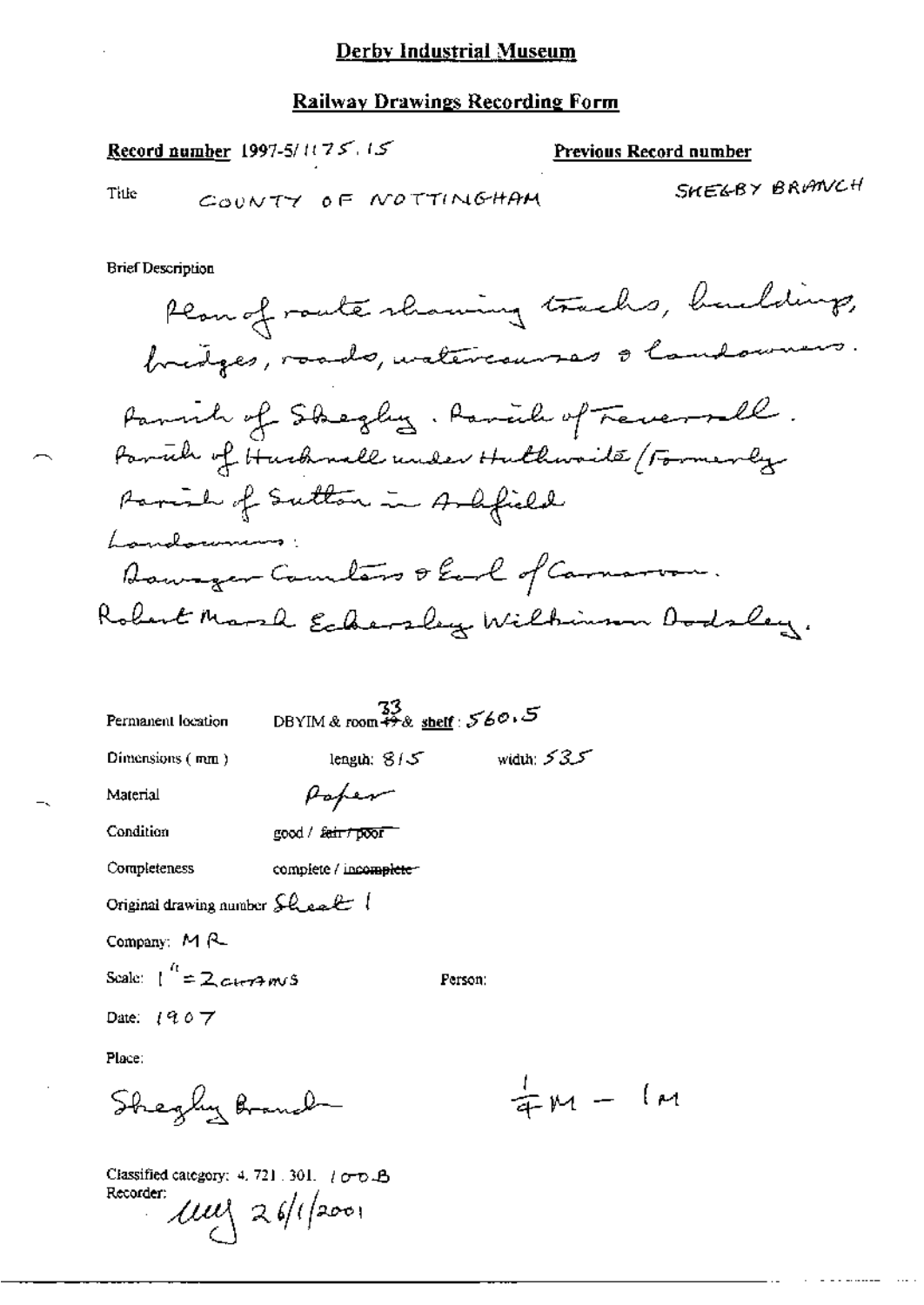# **Railway Drawings Recording Form**

Record number 1997-5/17 5,16

Previous Record number

Title

COUNTY OF NOTTINGHAM SKEZBY BRANCH

**Brief Description** 

| Plan of raute showing tracks, buildings,                                   |
|----------------------------------------------------------------------------|
| bridges, roads, watercourses & landowners.                                 |
| Family of Sheghy.                                                          |
| Landownans:                                                                |
| RMEW Dodsly.                                                               |
| Downger Counters & Earl of Cannon                                          |
| Sutton Colling Co Lts, Six Solutolker                                      |
| Um.D. Adlington.                                                           |
| Details of Sulton Colliany                                                 |
| DBYIM & room $\frac{33}{46}$ & shelf: $560.5$<br>Permanent location        |
| ككك width: كا<br>length: $915$<br>Dimensions $(mn)$                        |
| Material<br>Paper                                                          |
| Condition<br>good / fair <del>/ poor =</del>                               |
| complete / incomplete-<br>Completeness                                     |
| Original drawing number Sheet 2                                            |
| Company: $M$ $\sim$                                                        |
| Scale: $1'' = 2$ cross-<br>Person:                                         |
| Date: $1907$                                                               |
| Place:                                                                     |
| utton<br>$ m - \Lambda _{\mathfrak{T}}^3 M$                                |
| Classified category: $4.721$ , 301. $10.76$ B<br>Recorder:<br>112226/12001 |